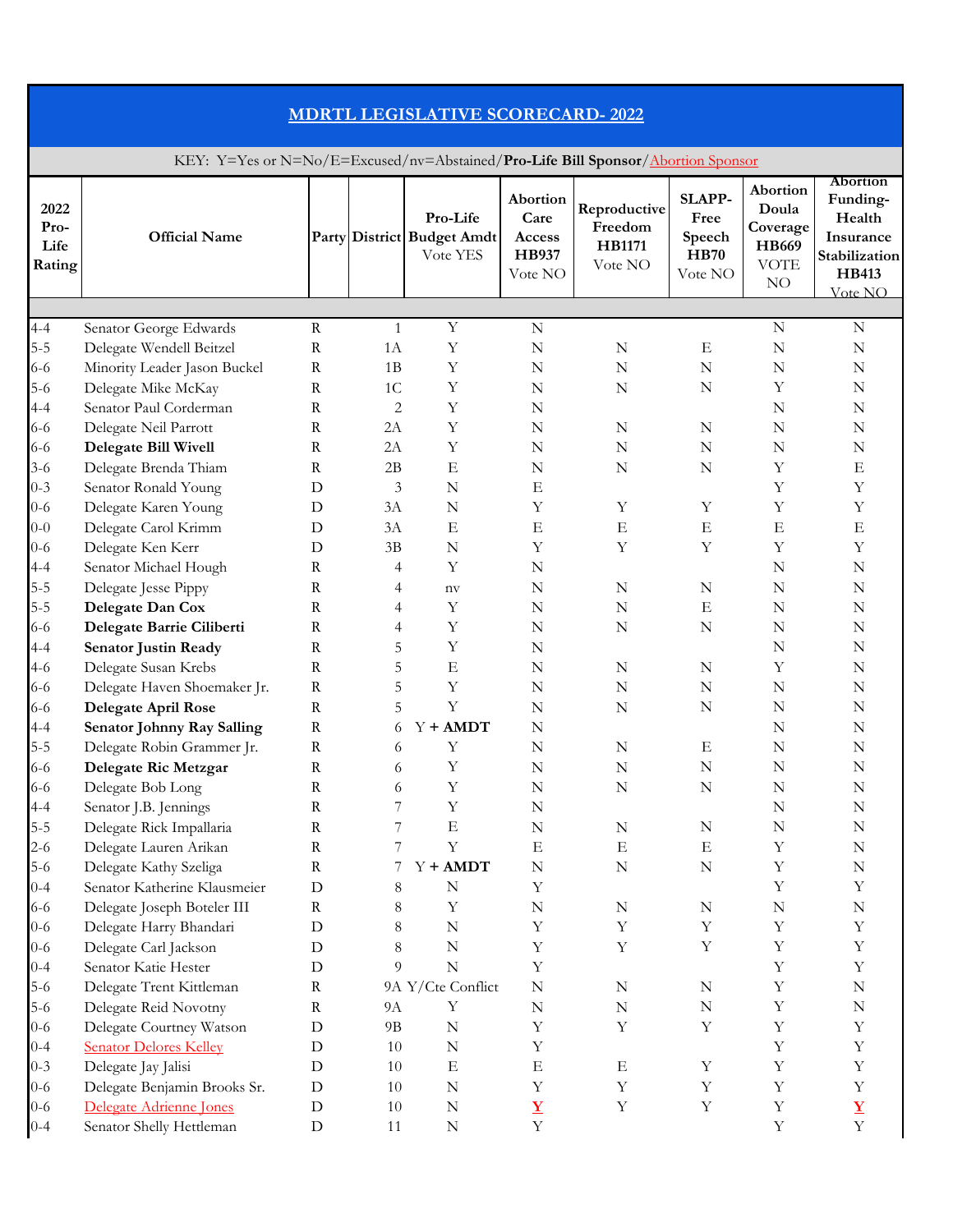| <b>MDRTL LEGISLATIVE SCORECARD-2022</b><br>KEY: Y=Yes or N=No/E=Excused/nv=Abstained/Pro-Life Bill Sponsor/Abortion Sponsor |                                                                                               |             |                |                                           |                       |             |                  |             |             |
|-----------------------------------------------------------------------------------------------------------------------------|-----------------------------------------------------------------------------------------------|-------------|----------------|-------------------------------------------|-----------------------|-------------|------------------|-------------|-------------|
|                                                                                                                             |                                                                                               |             |                |                                           |                       |             |                  |             |             |
| $0 - 6$                                                                                                                     |                                                                                               | D           | 11             | $\mathbf N$                               | Y                     | Y           | Y                | Y           | $\mathbf Y$ |
| $0 - 6$<br>$0 - 6$                                                                                                          | Delegate Lisa Belcastro<br>Delegate Jon Cardin<br>Delegate Dana Stein<br>Senator Clarence Lam | D<br>D<br>D | 11<br>11<br>12 | N<br>N<br>N                               | Y<br>Y                | Y<br>Y      | Y<br>Y           | Υ<br>Υ      | Υ<br>Υ<br>Y |
| $0 - 3$<br>$0 - 6$                                                                                                          | Delegate Terri Hill M.D.                                                                      | D           | 12             | $\mathbf N$                               | Υ<br>Y                | Y           | Y                | Υ<br>Υ      | Υ           |
| $0 - 6$<br>$0 - 6$<br>$0 - 4$                                                                                               | Delegate Jessica Feldmark<br>Delegate Eric Ebersole<br>Senator Guy Guzzone                    | D<br>D<br>D | 12<br>12<br>13 | N<br>N<br>$\mathbf N$                     | Y<br>Y<br>Y           | Y<br>Y      | y<br>y           | Υ<br>Υ<br>Υ | Υ<br>Υ<br>Υ |
| $0 - 6$<br>$0 - 6$                                                                                                          | Delegate Vanessa Atterbeary<br>Delegate Shane Pendergrass                                     | D<br>D      | 13<br>13       | N<br>N                                    | Y<br>Y                | Y<br>Υ      | Y<br>Y           | Υ<br>Υ      | Υ<br>Υ      |
| 0-6<br>$0 - 4$                                                                                                              | Delegate Jennifer Terrasa<br>Senator Craig Zucker                                             | D<br>D      | 13<br>14       | N<br>$\mathbf N$                          | Y<br>Y                | Y           | Υ                | Υ<br>Υ      | Υ<br>Y      |
| $0 - 6$<br>$0 - 6$<br>0-6                                                                                                   | Majority Leader Eric Luedtke<br>Delegate Pam Queen<br>Delegate Anne Kaiser                    | D<br>D<br>D | 14<br>14<br>14 | N<br>N<br>$\mathbf N$                     | Y<br>Y<br>Y           | Y<br>Y<br>Y | Y<br>Υ<br>Y      | Υ<br>Υ<br>Υ | Y<br>Υ<br>Υ |
| $0 - 4$<br>$0 - 6$                                                                                                          | Senator Brian Feldman<br>Delegate Linda Foley                                                 | D<br>D      | 15<br>15       | N<br>N                                    | Y<br>Y                | Y           | Y                | Υ<br>Y      | Υ<br>Υ      |
| $0 - 6$<br>$0 - 6$                                                                                                          | Delegate Lily Qi<br>Delegate David Fraser-Hidalgo                                             | D<br>D      | 15<br>15       | $\mathbf N$<br>$\mathbf N$                | Y<br>Y                | Υ<br>Y      | Υ<br>Y           | Υ<br>Υ      | Y<br>Υ      |
| $0 - 4$<br>$0 - 6$<br>$0 - 6$                                                                                               | Senator Susan Lee<br>Delegate Sara Love<br>Delegate Marc Korman                               | D<br>D<br>D | 16<br>16<br>16 | $\mathbf N$<br>$\mathbf N$<br>$\mathbf N$ | Y<br>$\mathbf Y$<br>Y | Y<br>Y      | $\mathbf Y$<br>Y | Υ<br>Υ<br>Υ | Y<br>Y<br>Y |
| $0 - 6$<br>$0 - 4$                                                                                                          | Delegate Ariana Kelly<br>Senator Cheryl Kagan                                                 | D<br>D      | 16<br>17       | $\mathbf N$<br>$\mathbf N$                | Y<br>Y                | Y           | Y                | Υ<br>Υ      | Y<br>Y      |
| $0 - 6$<br>$0 - 6$                                                                                                          | Delegate Kumar Barve<br>Delegate Julie Palakovich Carr                                        | D<br>D      | 17<br>17       | $\mathbf N$<br>N                          | Y<br>Y                | Y<br>Y      | Y<br>Y           | Υ<br>Υ      | Y<br>Υ      |
| $0 - 6$<br>$0 - 4$                                                                                                          | Delegate Jim Gilchrist<br>Senator Jeff Waldstreicher                                          | D<br>D      | 17<br>18<br>18 | $\mathbf N$<br>$\mathbf N$<br>$\mathbf N$ | Y<br>Y                | Y           | $\mathbf Y$<br>Y | Y<br>Υ      | Y<br>Y<br>Y |
| $0 - 6$<br>$0 - 6$<br>$0 - 6$                                                                                               | Delegate Jared Solomon<br>Delegate Emily Shetty<br>Delegate Al Carr Jr.                       | D<br>D<br>D | 18<br>18       | $\mathbf N$<br>$\mathbf N$                | Y<br>Y<br>Y           | Y<br>Y<br>Y | Y<br>Y           | Υ<br>Υ<br>Υ | Υ<br>Y      |
| $0 - 4$<br>$0 - 6$                                                                                                          | Senator Ben Kramer<br>Delegate Vaughn Stewart III                                             | D<br>D      | 19<br>19       | $\mathbf N$<br>$\mathbf N$                | Y<br>Y                | Y           | Y                | Υ<br>Υ      | Y<br>Υ      |
| $0 - 6$<br>$0 - 6$                                                                                                          | Delegate Charlotte Crutchfield<br>Delegate Bonnie Cullison                                    | D<br>D      | 19<br>19       | $\mathbf N$<br>$\mathbf N$                | Y<br>Y                | Y<br>Y      | $\mathbf Y$<br>Y | Y<br>Y      | Y<br>Y      |
| $0 - 4$<br>$0 - 6$                                                                                                          | Senator Will Smith Jr.<br>Delegate Lorig Charkoudian                                          | D<br>D      | 20<br>20       | $\mathbf N$<br>$\mathbf N$                | Y<br>Y                | Y           | Y                | Υ<br>Υ      | Y<br>Y      |
| $0 - 6$<br>$0 - 6$<br>$0 - 4$                                                                                               | Delegate Jheanelle Wilkins<br>Delegate David Moon<br>Senator Jim Rosapepe                     | D<br>D<br>D | 20<br>20<br>21 | $\mathbf N$<br>$\mathbf N$<br>$\mathbf N$ | Y<br>Y<br>Y           | Y<br>Y      | Y<br>Y           | Y<br>Υ<br>Υ | Y<br>Y<br>Y |
| $0 - 6$                                                                                                                     | Delegate Mary Lehman                                                                          | $\mathbf D$ | 21             | $\mathbf N$                               | Y                     | Y           | $\mathbf Y$      | $\mathbf Y$ | Y           |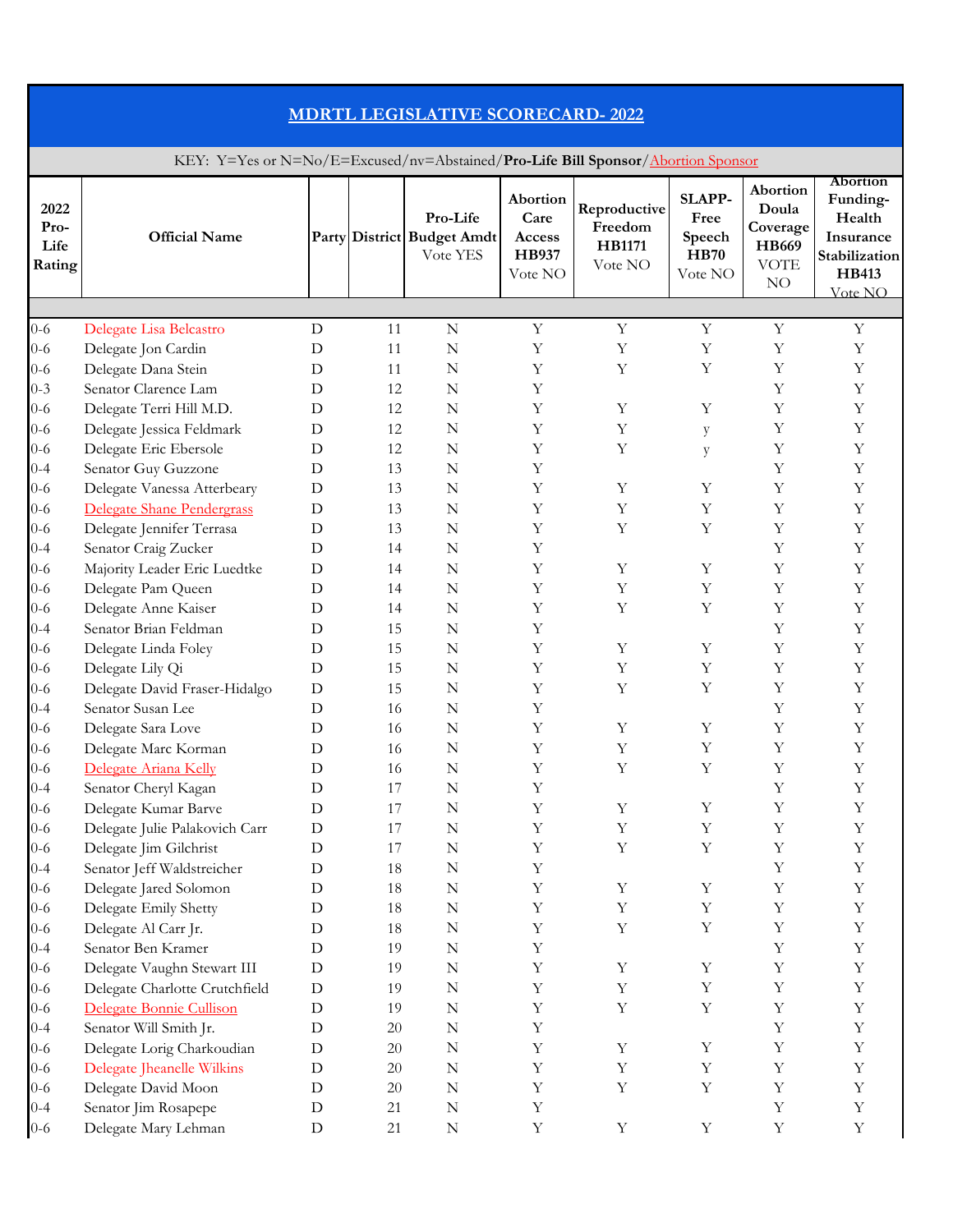| <b>MDRTL LEGISLATIVE SCORECARD-2022</b><br>KEY: Y=Yes or N=No/E=Excused/nv=Abstained/Pro-Life Bill Sponsor/Abortion Sponsor |                                                                             |             |                |                       |             |                  |             |             |             |  |
|-----------------------------------------------------------------------------------------------------------------------------|-----------------------------------------------------------------------------|-------------|----------------|-----------------------|-------------|------------------|-------------|-------------|-------------|--|
|                                                                                                                             |                                                                             |             |                |                       |             |                  |             |             |             |  |
|                                                                                                                             |                                                                             |             |                |                       |             |                  |             |             |             |  |
| $0 - 6$<br>$0 - 6$<br>$0 - 4$                                                                                               | Delegate Joseline Pena-Melnyk<br>Delegate Ben Barnes<br>Senator Paul Pinsky | D<br>D<br>D | 21<br>21<br>22 | $\mathbf N$<br>N<br>N | Y<br>Y<br>Y | Y<br>Y           | Y<br>Y      | Y<br>Υ<br>Υ | Y<br>Υ<br>Υ |  |
| $0 - 6$                                                                                                                     | Delegate Nicole Williams                                                    | D           | 22             | N                     | Y           | Y                | Υ           | Υ           | Υ           |  |
| $1 - 5$                                                                                                                     | Delegate Anne Healey                                                        | D           | 22             | $n$ v                 | N           | Y                | Y           | Υ           | Υ           |  |
| $0 - 6$                                                                                                                     | Delegate Alonzo Washington                                                  | D           | 22             | N                     | Y           | Y                | Y           | Υ           | Υ           |  |
| $1 - 4$                                                                                                                     | Senator Ron Watson                                                          | D           | 23<br>23A      | N                     | N<br>N      |                  | Y           | Υ<br>Y      | Υ<br>Y      |  |
| $1 - 4$<br>$0 - 5$                                                                                                          | Delegate Geraldine Valentino-Smith D<br>Delegate Marvin Holmes Jr.          | D           | 23B            | nv<br>E               | Y           | $n_{\rm V}$<br>Y | Υ           | Υ           | Υ           |  |
| $2 - 6$                                                                                                                     | Delegate Cheryl Landis                                                      | D           | 23B            | Y                     | N           | Y                | Υ           | Υ           | Υ           |  |
| $0 - 4$                                                                                                                     | Senator Joanne Benson                                                       | D           | 24             | N                     | Y           |                  |             | Υ           | Υ           |  |
| $0 - 6$                                                                                                                     | Delegate Jazz Lewis                                                         | D           | 24             | N                     | Y           | Y                | Y           | Υ           | Υ           |  |
| $0 - 6$                                                                                                                     | Delegate Faye Howell                                                        | D           | 24             | N                     | Y           | Y                | Υ           | Υ           | Υ           |  |
| $0 - 6$                                                                                                                     | Delegate Andrea Harrison                                                    | D           | 24             | N                     | Y           | Y                | Υ           | Υ           | Υ           |  |
| $0 - 4$                                                                                                                     | Senator Melony Griffith                                                     | D           | 25             | N                     | Y           |                  |             | Υ           | Υ           |  |
| $0 - 6$                                                                                                                     | Delegate Nick Charles                                                       | D           | 25             | N                     | Y           | Y                | Y           | Υ           | Υ           |  |
| $0 - 6$                                                                                                                     | Delegate Karen Toles                                                        | D           | 25             | N                     | Y           | Y                | Υ           | Υ           | Υ           |  |
| $0 - 6$                                                                                                                     | Delegate Darryl Barnes                                                      | D           | 25             | N                     | Υ           | Y                | Y           | Y           | Υ           |  |
| $0 - 4$                                                                                                                     | Senator Obie Patterson                                                      | D           | 26             | ${\bf N}$             | Y           |                  |             | Υ           | Υ           |  |
| $0 - 6$                                                                                                                     | Delegate Veronica Turner                                                    | $\mathbf D$ | 26             | $\mathbb N$           | $\mathbf Y$ | $\mathbf Y$      | $\mathbf Y$ | Y           | Y           |  |
| $0 - 6$                                                                                                                     | Delegate Kris Valderrama                                                    | $\mathbf D$ | 26             | $\mathbb N$           | Y           | $\mathbf Y$      | Y           | Y           | Υ           |  |
| $0 - 5$                                                                                                                     | Delegate Jay Walker                                                         | D           | 26             | E                     | Y           | $\mathbf Y$      | $\mathbf Y$ | Υ           | Y           |  |
| $2 - 4$                                                                                                                     | Senator Michael Jackson                                                     | D           | 27             | Y                     | N           |                  |             | Υ           | Υ           |  |
| $0 - 6$                                                                                                                     | Delegate Susie Proctor                                                      | $\mathbf D$ | 27A            | $\mathbb N$           | Y           | $\mathbf Y$      | $\mathbf Y$ | Υ           | Y           |  |
| $0 - 5$                                                                                                                     | Delegate Rachel Jones                                                       | D           | 27B            | $\operatorname{nv}$   | Y           | Y                | $\mathbf Y$ | Υ           | Y           |  |
| $6 - 6$                                                                                                                     | Delegate Mark Fisher                                                        | $\mathbf R$ | 27C            | Y                     | N           | N                | N           | N           | N           |  |
| $0 - 4$                                                                                                                     | Senator Arthur Ellis                                                        | $\mathbf D$ | 28             | $\mathbb N$           | Y           |                  |             | Y           | Y           |  |
| $0 - 6$                                                                                                                     | Delegate Edith Patterson                                                    | D           | 28             | $\mathbb N$           | Y           | Y                | Y           | Υ           | y           |  |
| $0 - 6$                                                                                                                     | Delegate Debra Davis                                                        | D           | 28             | $\mathbb N$           | Y           | Y                | y           | Υ           | Υ           |  |
| $1 - 6$                                                                                                                     | Delegate C.T. Wilson                                                        | D           | 28             | Y                     | Y           | $\mathbf Y$      | $\mathbf Y$ | Y           | Υ           |  |
| $4 - 4$                                                                                                                     | Senator Jack Bailey                                                         | $\mathbf R$ | 29             | Y                     | $\mathbf N$ |                  |             | ${\bf N}$   | N           |  |
| $5-6$                                                                                                                       | Delegate Matt Morgan                                                        | $\mathbf R$ | 29A            | Y                     | ${\bf N}$   | ${\bf N}$        | ${\bf N}$   | Υ           | ${\bf N}$   |  |
| $0 - 6$                                                                                                                     | Delegate Brian Crosby                                                       | $\mathbf D$ | 29B            | $\mathbb N$           | Y           | Y                | Y           | Υ           | Υ           |  |
| $5 - 6$                                                                                                                     | Delegate Jerry Clark                                                        | $\rm R$     | 29C            | Y                     | ${\bf N}$   | N                | $\mathbf N$ | Y           | N           |  |
| $0 - 4$                                                                                                                     | Senator Sarah Elfreth                                                       | D           | 30             | $\mathbb N$           | Y           |                  |             | Υ           | Y           |  |
| $1 - 6$                                                                                                                     | Delegate Shaneka Henson                                                     | D           | 30A            | $\mathbb N$           | ${\bf N}$   | Y                | $\mathbf Y$ | Υ           | Y           |  |
| $0 - 6$                                                                                                                     | Delegate Dana Jones                                                         | D           | 30A            | N                     | Y           | Y                | Y           | Υ           | Y           |  |
| $5 - 6$                                                                                                                     | Delegate Seth Howard                                                        | $\mathbf R$ | 30B            | Y                     | N           | N                | N           | Υ           | N           |  |
| $3 - 4$                                                                                                                     | Senator Bryan Simonaire                                                     | $\mathbf R$ | 31             | Y                     | E           |                  |             | ${\bf N}$   | N           |  |
| $E-3$                                                                                                                       | Delegate Ned Carey                                                          | $\mathbf D$ | 31A            | $n$ v                 | $_{\rm E}$  | E                | Y           | Υ           | Y           |  |
| $5-6$                                                                                                                       | Delegate Nicholaus Kipke                                                    | R           | 31B            | Y                     | N           | N                | $\mathbf N$ | Y           | N           |  |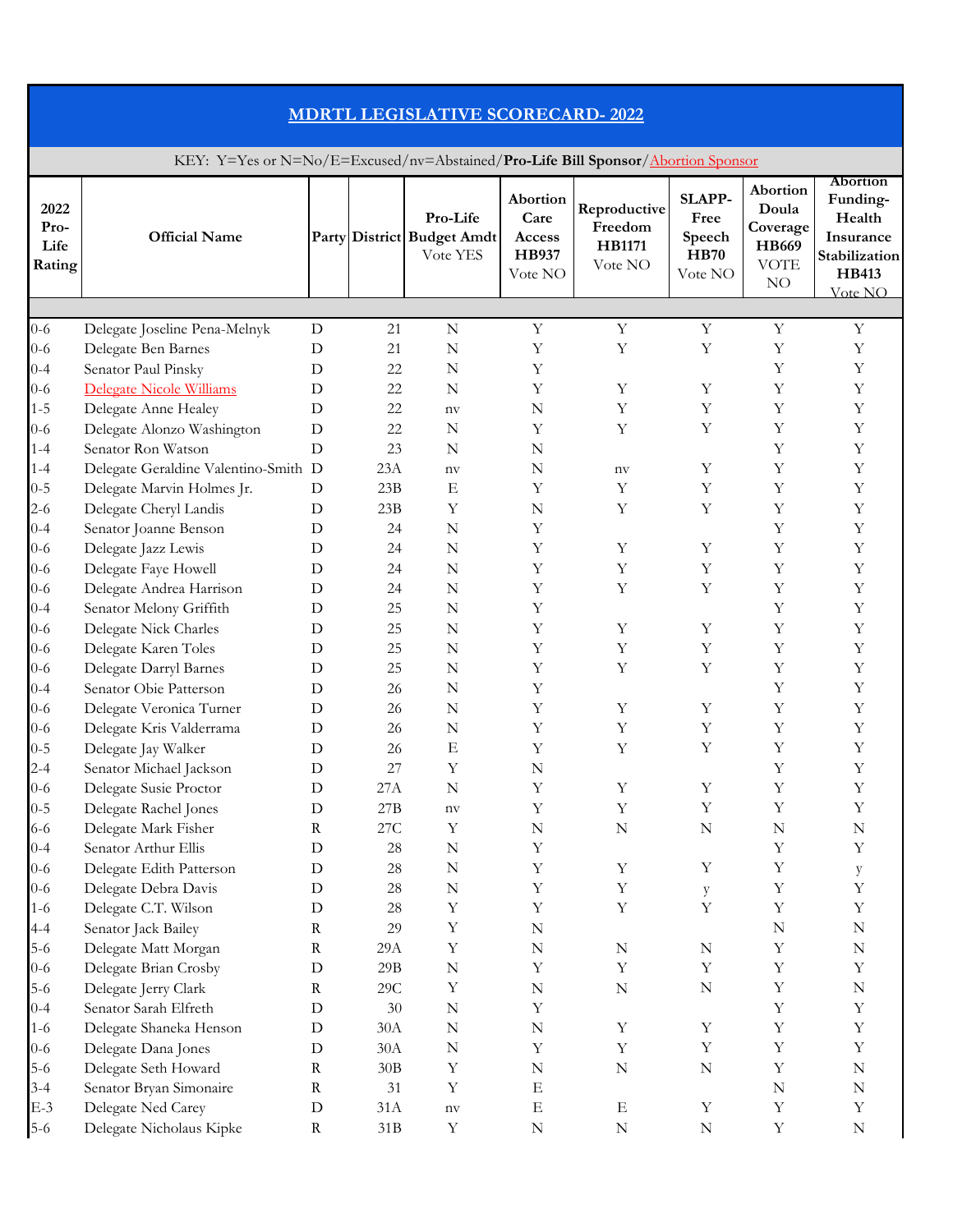| <b>MDRTL LEGISLATIVE SCORECARD-2022</b>                                          |                                                                             |                       |                 |                                                    |                                                       |                                                     |                                                           |                                                               |                                                                                         |  |
|----------------------------------------------------------------------------------|-----------------------------------------------------------------------------|-----------------------|-----------------|----------------------------------------------------|-------------------------------------------------------|-----------------------------------------------------|-----------------------------------------------------------|---------------------------------------------------------------|-----------------------------------------------------------------------------------------|--|
| KEY: Y=Yes or N=No/E=Excused/nv=Abstained/Pro-Life Bill Sponsor/Abortion Sponsor |                                                                             |                       |                 |                                                    |                                                       |                                                     |                                                           |                                                               |                                                                                         |  |
| 2022<br>Pro-<br>Life<br>Rating                                                   | <b>Official Name</b>                                                        |                       |                 | Pro-Life<br>Party District Budget Amdt<br>Vote YES | Abortion<br>Care<br>Access<br><b>HB937</b><br>Vote NO | Reproductive<br>Freedom<br><b>HB1171</b><br>Vote NO | <b>SLAPP-</b><br>Free<br>Speech<br><b>HB70</b><br>Vote NO | Abortion<br>Doula<br>Coverage<br>HB669<br><b>VOTE</b><br>$NO$ | Abortion<br>Funding-<br>Health<br>Insurance<br>Stabilization<br><b>HB413</b><br>Vote NO |  |
|                                                                                  |                                                                             |                       |                 |                                                    |                                                       |                                                     |                                                           |                                                               |                                                                                         |  |
| $5-6$<br>$0 - 3$<br>$0 - 6$                                                      | Delegate Brian Chisholm<br>Senator Pamela Beidle<br>Delegate Sandy Bartlett | $\mathbf R$<br>D<br>D | 31B<br>32<br>32 | Y<br>$n$ v<br>N                                    | $\mathbf N$<br>Y<br>Y                                 | $\mathbf N$<br>Y                                    | ${\bf N}$<br>Y                                            | Y<br>Υ<br>Υ                                                   | $\mathbf N$<br>Υ<br>Υ                                                                   |  |
| $0 - 6$                                                                          | Delegate Mike Rogers                                                        | D                     | 32<br>32        | N<br>N                                             | Y<br>Y                                                | Y<br>Y                                              | Υ<br>Y                                                    | Υ<br>Υ                                                        | Υ<br>Υ                                                                                  |  |
| $0 - 6$<br>$3 - 4$                                                               | Delegate Mark Chang<br>Senator Edward Reilly                                | D<br>$\mathbf R$      | 33              | Y                                                  | N                                                     |                                                     |                                                           | N                                                             | $n_{\rm V}$                                                                             |  |
| $5 - 6$                                                                          | Delegate Sid Saab                                                           | $\mathbf R$           | 33              | Y                                                  | N                                                     | N                                                   | N                                                         | Υ                                                             | N                                                                                       |  |
| $5 - 5$                                                                          | Delegate Rachel Munoz                                                       | $\mathbf R$           | 33              | Y                                                  | $\mathbf N$                                           | $\mathbf N$                                         | $\mathbb N$                                               | Υ                                                             | E                                                                                       |  |
| $0 - 6$                                                                          | Delegate Heather Bagnall                                                    | D                     | 33              | $\mathbf N$                                        | Y                                                     | Y                                                   | Y                                                         | Υ                                                             | Υ                                                                                       |  |
| $4 - 4$                                                                          | Senator Bob Cassilly                                                        | $\mathbf R$           | 34              | Y                                                  | N                                                     |                                                     |                                                           | N                                                             | N                                                                                       |  |
| $0 - 5$                                                                          | Delegate Steve Johnson                                                      | D                     | 34A             | Ε                                                  | Y                                                     | Y                                                   | Y                                                         | Υ                                                             | Υ                                                                                       |  |
| $1 - 6$                                                                          | Delegate Mary Ann Lisanti                                                   | D                     | 34A             | $\mathbf N$                                        | N                                                     | Y                                                   | Y                                                         | Υ                                                             | Υ                                                                                       |  |
| $5 - 6$                                                                          | <b>Delegate Susan McComas</b>                                               | $\mathbf R$           | 34B             | Υ                                                  | N                                                     | N                                                   | $\mathbf N$                                               | Υ                                                             | N                                                                                       |  |
| $3 - 4$                                                                          | Senator Jason Gallion                                                       | $\mathbf R$           | 35              | Y                                                  | E                                                     |                                                     |                                                           | N                                                             | N                                                                                       |  |
| $5 - 5$                                                                          | Delegate Kevin Hornberger                                                   | $\mathbf R$           | 35A             | Y                                                  | $\mathbf N$                                           | N                                                   | E                                                         | $\mathbf N$                                                   | N                                                                                       |  |
| $5 - 6$                                                                          | Delegate Teresa Reilly                                                      | $\mathbf R$           | 35B             | Y                                                  | ${\bf N}$                                             | N                                                   | N                                                         | Υ                                                             | N                                                                                       |  |
| $5 - 6$                                                                          | Delegate Mike Griffith                                                      | $\mathbf R$           | 35B             | Y                                                  | N                                                     | N                                                   | $\mathbf N$                                               | Y                                                             | N                                                                                       |  |
| $4 - 4$                                                                          | Senator Steve Hershey Jr.                                                   | R                     | 36              | Y                                                  | N                                                     |                                                     |                                                           | $\mathbf N$                                                   | N                                                                                       |  |
| $5 - 6$                                                                          | Delegate Steven Arentz                                                      | $\mathbf R$           | 36              | Y                                                  | $\mathbf N$                                           | N                                                   | $\mathbb N$                                               | ${\bf N}$                                                     | N                                                                                       |  |
| $5 - 6$                                                                          | Delegate Jeff Ghrist                                                        | $\rm R$               | 36              | Y                                                  | $\mathbf N$                                           | ${\bf N}$                                           | $\mathbf N$                                               | Y                                                             | ${\bf N}$                                                                               |  |
| $6 - 6$                                                                          | Delegate Jay Jacobs                                                         | $\rm R$               | 36              | Y                                                  | $\mathbf N$                                           | $\mathbf N$                                         | $\mathbb N$                                               | ${\bf N}$                                                     | $\mathbf N$                                                                             |  |
| $4 - 4$                                                                          | Senator Addie Eckardt                                                       | $\mathbf R$           | 37              | Y                                                  | $\mathbf N$                                           |                                                     |                                                           | ${\bf N}$                                                     | $\mathbf N$                                                                             |  |
| $0 - 6$                                                                          | Delegate Sheree Sample-Hughes                                               | D                     | 37A             | ${\bf N}$                                          | Y                                                     | Y                                                   | Y                                                         | Y                                                             | Y                                                                                       |  |
| $6 - 6$                                                                          | Delegate Johnny Mautz IV                                                    | $\mathbf R$           | 37B             | Y                                                  | $\mathbf N$                                           | $\mathbf N$                                         | $\mathbf N$                                               | ${\bf N}$                                                     | $\mathbf N$                                                                             |  |
| 6-6                                                                              | <b>Delegate Christopher Adams</b>                                           | $\mathbf R$           | 37B             | Y                                                  | $\mathbf N$                                           | N                                                   | $\mathbf N$                                               | ${\bf N}$                                                     | $\mathbf N$                                                                             |  |
| $3 - 4$                                                                          | Senator Mary Beth Carozza                                                   | $\mathbf R$           | 38              | Y                                                  | N                                                     |                                                     |                                                           | Υ                                                             | N                                                                                       |  |
| $4 - 5$                                                                          | Delegate Charles Otto                                                       | $\mathbf R$           | 38A             | $n_{\rm V}$                                        | $\mathbb N$                                           | N                                                   | ${\bf N}$                                                 | Y                                                             | ${\bf N}$                                                                               |  |
| $5 - 6$                                                                          | Delegate Carl Anderton Jr.                                                  | $\mathbf R$           | 38B             | Y                                                  | ${\bf N}$                                             | $\mathbf N$                                         | ${\bf N}$                                                 | Y                                                             | $\mathbf N$                                                                             |  |
| $5-5$                                                                            | Delegate Wayne Hartman                                                      | $\mathbf R$           | 38C<br>39       | Y                                                  | $\mathbf N$                                           | $\mathbf N$                                         | E                                                         | N                                                             | $\mathbf N$<br>Y                                                                        |  |
| $0 - 3$<br>$0 - 6$                                                               | Senator Nancy King                                                          | D                     | 39              | $\mathbf N$<br>$\mathbf N$                         | Y<br>Y                                                | Y                                                   | Y                                                         | Υ<br>$\mathbf Y$                                              | Y                                                                                       |  |
| $0 - 6$                                                                          | Delegate Lesley Lopez<br>Delegate Kirill Reznik                             | D<br>D                | 39              | $\mathbf N$                                        | Y                                                     | Y                                                   | $\mathbf Y$                                               | Υ                                                             | Y                                                                                       |  |
| $0 - 6$                                                                          | Delegate Gabriel Acevero                                                    | D                     | 39              | $\mathbf N$                                        | Y                                                     | Y                                                   | Y                                                         | Υ                                                             | Y                                                                                       |  |
| $0 - 3$                                                                          | Senator Antonio Hayes                                                       | D                     | 40              | E                                                  | Y                                                     |                                                     |                                                           | Y                                                             | Y                                                                                       |  |
| $0 - 5$                                                                          | Delegate Melissa Wells                                                      | D                     | 40              | $\mathbf E$                                        | Y                                                     | Y                                                   | $\mathbf Y$                                               | Y                                                             | Y                                                                                       |  |
| $0 - 6$                                                                          | Delegate Marlon Amprey                                                      | D                     | 40              | $\mathbf N$                                        | Y                                                     | Y                                                   | $\mathbf Y$                                               | Υ                                                             | Y                                                                                       |  |
| $0-1$                                                                            | Delegate Frank Conaway Jr                                                   | D                     | 40              | $_{\rm E}$                                         | E                                                     | $\mathbf E$                                         | $\mathbf Y$                                               | $\mathbf E$                                                   | $\mathbf E$                                                                             |  |
| $0 - 4$                                                                          | Senator Jill Carter                                                         | D                     | 41              | $\mathbf N$                                        | Y                                                     |                                                     |                                                           | Υ                                                             | Y                                                                                       |  |
| $0 - 6$                                                                          | Delegate Tony Bridges                                                       | D                     | 41              | $\mathbf N$                                        | $\mathbf Y$                                           | Y                                                   | Y                                                         | Υ                                                             | Y                                                                                       |  |
| $0 - 6$                                                                          | Delegate Samuel Rosenberg                                                   | D                     | 41              | $\mathbf N$                                        | Y                                                     | Y                                                   | $\mathbf Y$                                               | Y                                                             | Y                                                                                       |  |
| $2 - 5$                                                                          | Delegate Dalya Attar                                                        | $\mathbf D$           | 41              | $\operatorname{nv}$                                | ${\bf N}$                                             | N                                                   | $\mathbf Y$                                               | $\mathbf Y$                                                   | $\mathbf Y$                                                                             |  |